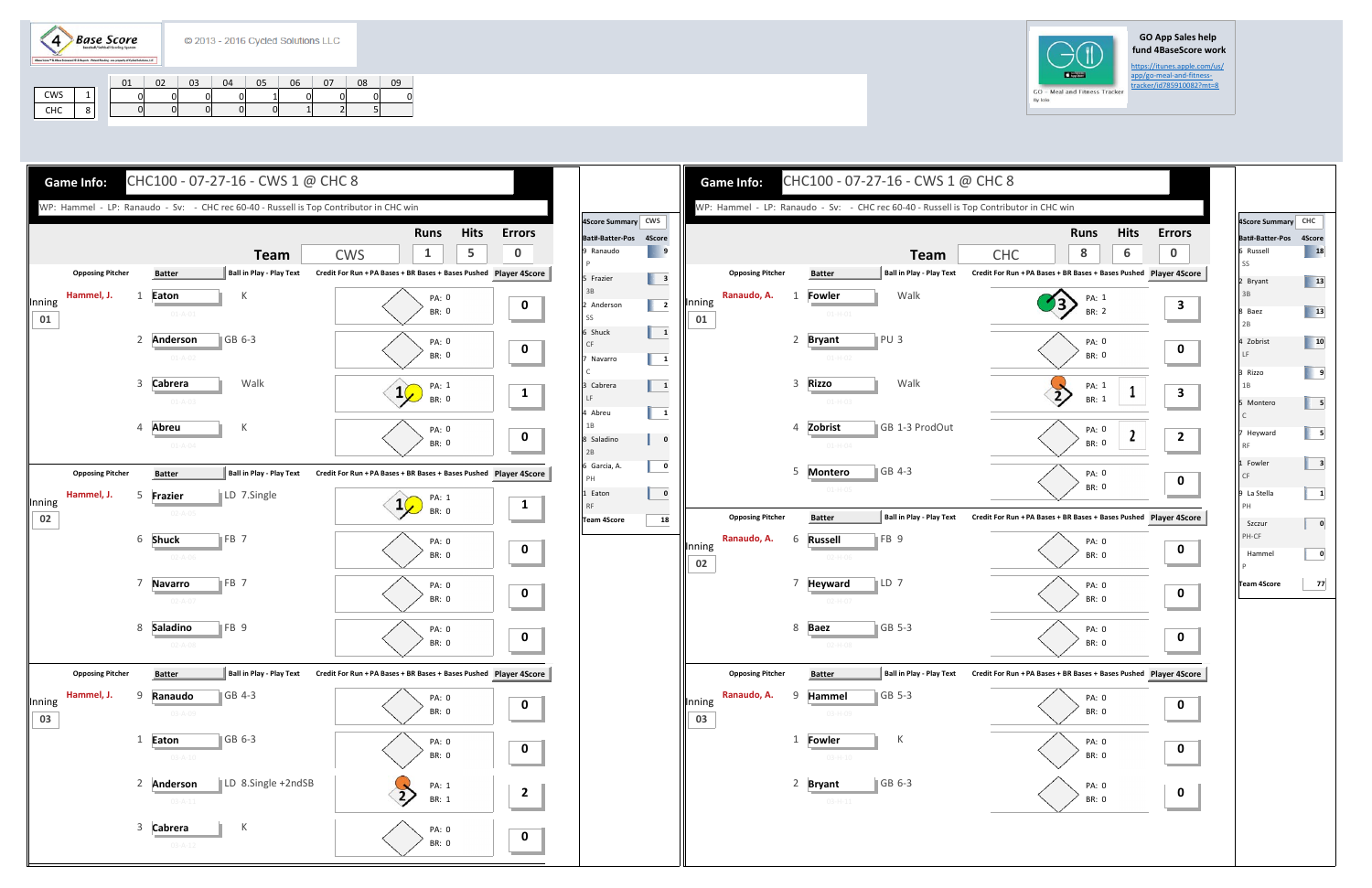

|              |                         |              | patter                                             |                                 |                                                               | $.14$ y $-1.7$ |
|--------------|-------------------------|--------------|----------------------------------------------------|---------------------------------|---------------------------------------------------------------|----------------|
| Inning       | Ranaudo, A.             | 3            | <b>Rizzo</b><br>$04 - H - 12$                      | К                               | PA: 0<br><b>BR: 0</b>                                         | 0              |
| 04           |                         | 4            | Zobrist                                            | GB 4-3                          |                                                               |                |
|              |                         |              | $04 - H - 13$                                      |                                 | PA: 0<br><b>BR: 0</b>                                         | 0              |
|              |                         | 5            | <b>Montero</b>                                     | Walk                            | PA: 1<br>1                                                    | 1              |
|              |                         |              | $04 - H - 14$                                      |                                 | <b>BR: 0</b>                                                  |                |
|              |                         | 6            | PU <sub>3</sub><br><b>Russell</b><br>$04 - H - 15$ |                                 | PA: 0<br>BR: 0                                                | 0              |
|              | <b>Opposing Pitcher</b> |              | <b>Batter</b>                                      | <b>Ball in Play - Play Text</b> | Credit For Run + PA Bases + BR Bases + Bases Pushed Player 4S |                |
|              | Ranaudo, A.             | 7            | <b>Heyward</b>                                     | GB 3-1                          | PA: 0                                                         |                |
| Inning<br>05 |                         |              | $05-H-16$                                          |                                 | <b>BR: 0</b>                                                  | 0              |
|              |                         | 8            | LD 8<br><b>Baez</b>                                |                                 | PA: 0                                                         | 0              |
|              |                         |              | $05-H-17$                                          |                                 | <b>BR: 0</b>                                                  |                |
|              |                         | 9            | Hammel                                             | К                               | PA: 0                                                         | 0              |
|              |                         |              | $05 - H - 18$                                      |                                 | BR: 0                                                         |                |
|              | <b>Opposing Pitcher</b> |              | <b>Batter</b>                                      | Ball in Play - Play Text        | Credit For Run + PA Bases + BR Bases + Bases Pushed Player 49 |                |
| Inning       | Ranaudo, A.             | 1            | FB 8<br>Fowler<br>$06 - H - 19$                    |                                 | PA: 0<br><b>BR: 0</b>                                         | 0              |
| 06           |                         | 2            | <b>Bryant</b>                                      | FB .HomeRun L-CF                | PA: 4                                                         |                |
|              |                         |              | $06-H-20$                                          |                                 | 4<br>$\mathbf{1}$<br><b>BR: 0</b>                             | 9              |
|              |                         | 3            | FB <sub>9</sub><br><b>Rizzo</b>                    |                                 | PA: 0                                                         | 0              |
|              |                         |              | $06 - H - 21$                                      |                                 | BR: 0                                                         |                |
|              |                         | 4            | Zobrist<br>FB <sub>7</sub>                         |                                 | PA: 0<br>BR: 0                                                | 0              |
|              |                         |              | $06-H-22$                                          |                                 |                                                               |                |
|              | <b>Opposing Pitcher</b> |              | <b>Batter</b>                                      | <b>Ball in Play - Play Text</b> | Credit For Run + PA Bases + BR Bases + Bases Pushed Player 4S |                |
| Inning<br>07 | Ranaudo, A.             | 5            | <b>Montero</b><br>$07 - H - 23$                    | GB 5-3                          | PA: 0<br>BR: 0                                                | 0              |
|              |                         | 6            | <b>Russell</b>                                     | GB 6-3                          | PA: 0                                                         |                |
|              |                         |              | $07 - H - 24$                                      |                                 | BR: 0                                                         | 0              |
|              |                         | 7            | <b>Heyward</b>                                     | Walk                            | PA: 1                                                         | 4              |
|              |                         |              | $07-H-25$                                          |                                 | BR: 3                                                         |                |
|              |                         | 8            | <b>Baez</b><br>$07-H-26$                           | FB .HomeRun LF                  | PA: 4<br>7<br>$\overline{\mathbf{2}}$<br>BR: 0                | $\mathbf{1}$   |
|              | Duke, Z.                | 9            | La Stella                                          | Walk                            | PA: 1<br>1                                                    |                |
|              |                         |              | $07-H-27$                                          |                                 | BR: 0                                                         | 1              |
|              | Fulmer, C.              | $\mathbf{1}$ | Fowler                                             | GB 3U                           | PA: 0                                                         | 0              |
|              |                         |              | $07-H-28$                                          |                                 | BR: 0                                                         |                |